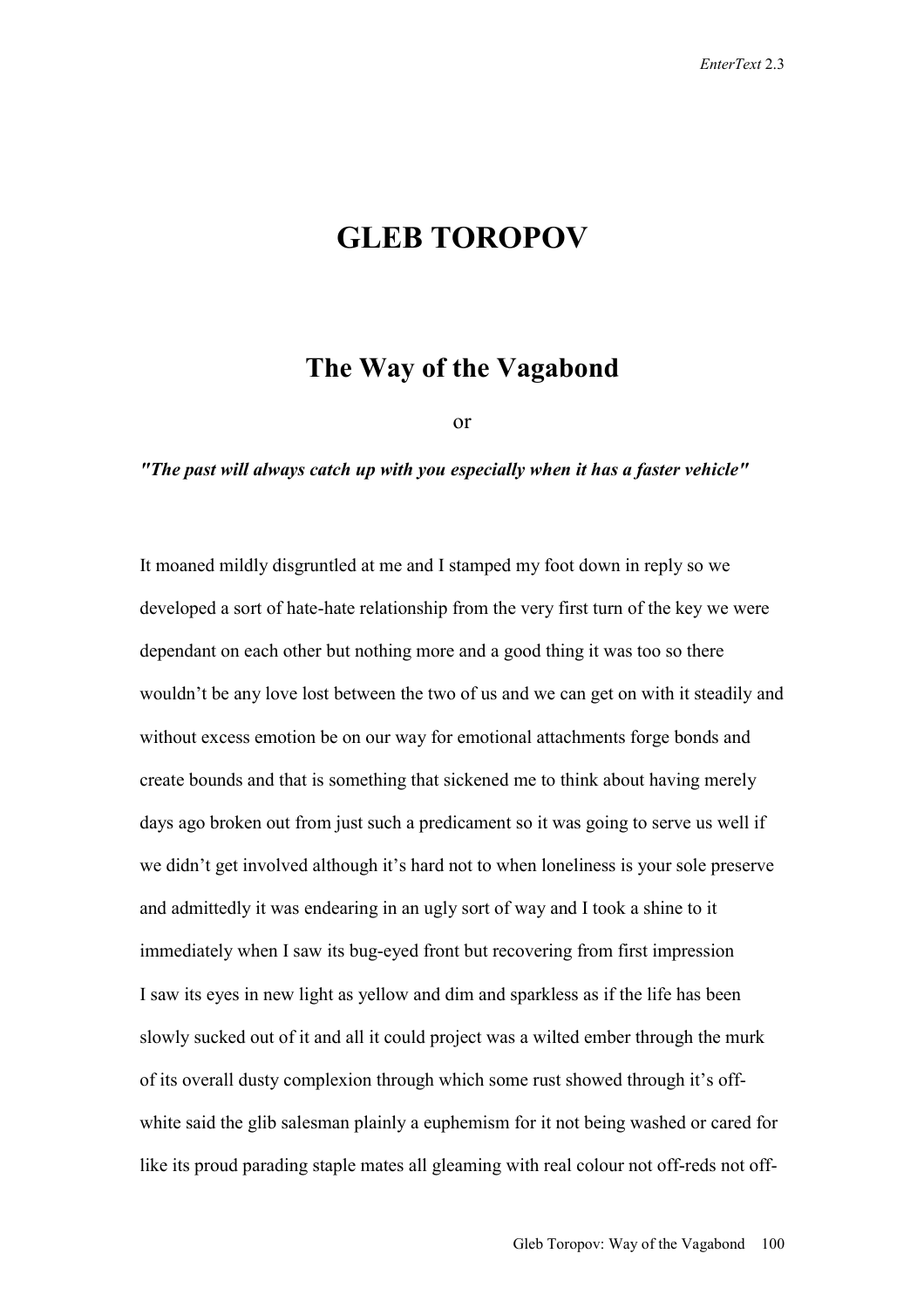yellows but piercing ruby and vivid canary and their hoods and tops shining slick with slippery sleazy wax like a vast congregation of Elvis impersonators in tight sequin covered jumpsuits and their oversized belt-buckles of polished fake gold brass and silver chrome hubcaps screaming for superficial attention into triple toned rock'n'roll horns while in the far flung corner in the shadow of hot-hatches and fastbacks and cabriolets engorged on banality there in the corner starved by gluttonous limousines lies all crumpled and curled up like discarded waste paper a good for nothing alcoholic down'n'out that requires too much fuel to drink and shows signs that it has been much abused for its deficiencies there it stands on half deflated tyres and with utterly deflated spirit looking up from beneath a furrowed corrugated steep brow of a hood glancing up in hope that someone in a worse condition that itself if that was at all possible would come along and take position behind its wheel and steer it away from the blinding Vegas freak show towards God knows where and oh lucky days that man was I it was I who happened to stumble upon the sight of the hapless creature hating it but taking it at the same time not out of pity but because of my own woeful inadequacy shown up in front of the polyester suited salesman who somehow managed to turn the transaction in his favour as they always have a habit of doing as if it was he who was doing me a favour by dislodging that pile of junk off his lot while it was in fact me who was affording him the commission for which he would be able to have yet another night of drinking cheap liquor spilling it over his already sullied suit and after lay another cheap hooker in the backseat of one of the expensive blood red penis extension Elvises that reeked of magic trees from inside only masking the odious odour of the weekend's revelry thus his sarcastic smirk told me all I needed to know about him a shallow septic salesman who presently outstretched his hairy hand towards me dangling the key in front of my very nose and like a mule I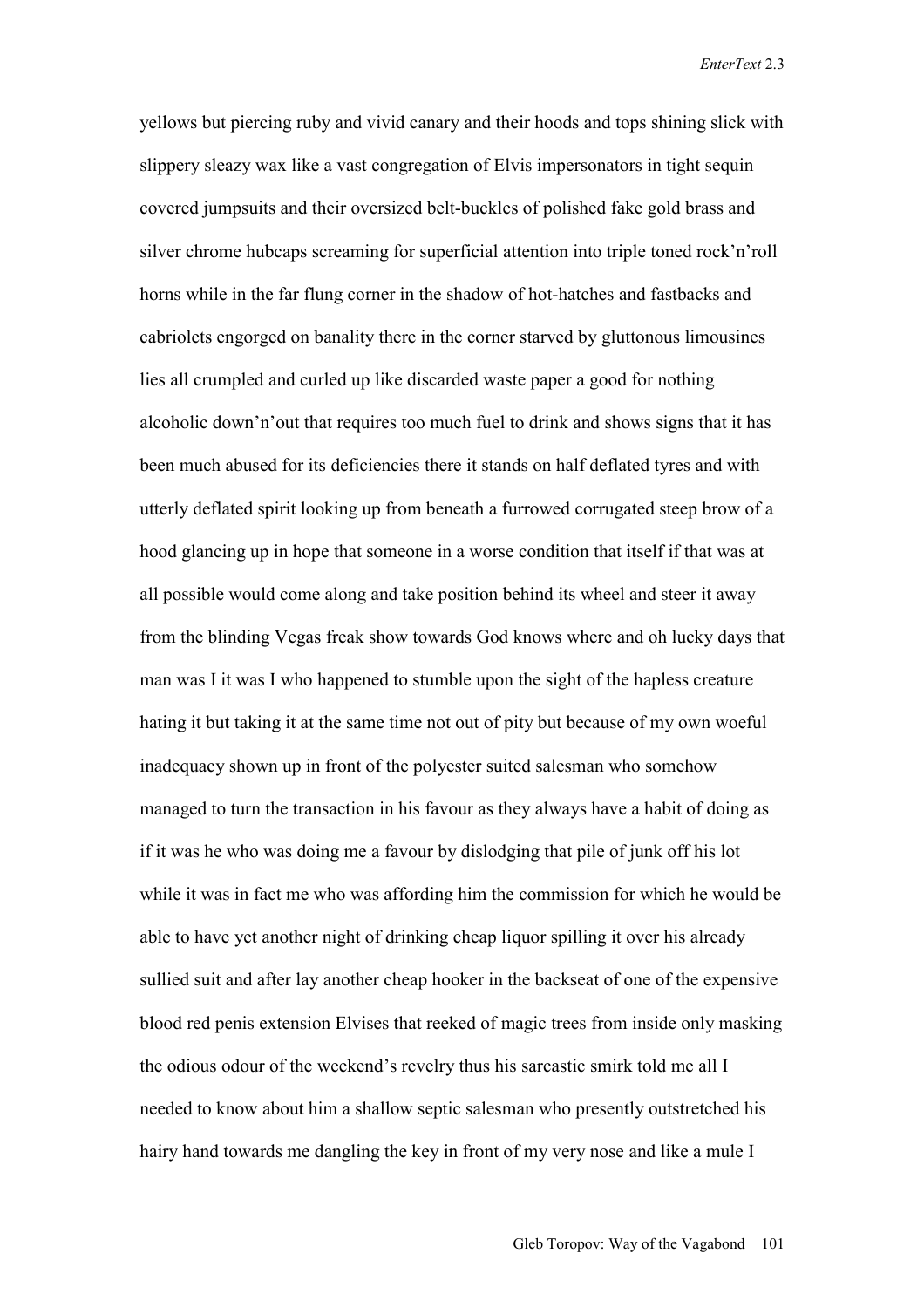reached out for it and took it because you see it was the only car I could possibly afford short of stealing one of course but I made a blood promise to myself which I was bent upon keeping as it was my sincere intention to enjoy my new-found freedom for as long as it was humanly possible without breaking the laws of the land I found myself temporarily inhabiting and as new life beckoned me away from petty crime and other morally defunct pursuits associated with the way of the vagabond such though I was a rogue of small stature a minor crook of undistinguished felony but who got used to and cared for the dolce vita an attachment that in the past landed me in water of some considerable depth and heat in the cauldron of both authorities and fellow outlaws who were constantly on my tail as it were with their hazard blue lights blazing and sirens wailing or even less conspicuously appeared in the undersized cracked rear view mirror in their plush red Italian cabriolets with emblems of stallions and bulls on the bonnet or it was a German armoured saloon from the silver executive fleet that beamed its headlights so brightly and so ominously that even when they extinguished their binocular shape still lingered on the retina lingered like the past ever-present and impossible to outrun since it always knows the future destination much better that me or you and that has the advantage of foresight coupled usually with a much faster vehicle that always inevitably catches up with you especially if your mode of transport was like mine a modicum of an escargot as modern cars go a snail that I drove away from the oily garage leaving an equally oily trail behind me until the leak was fixed still as the labourers on the chicken farm who temporarily were my colleagues in honest work would call it a tin of sardines on wheels a twin horse powered hence the name Citroën deux-chevaux a title that always struck me as mildly revolutionary as in part the assonance of the syllables echoed the name of the famous guerrilla and university dormitory poster idol signor Che Guevara it reminded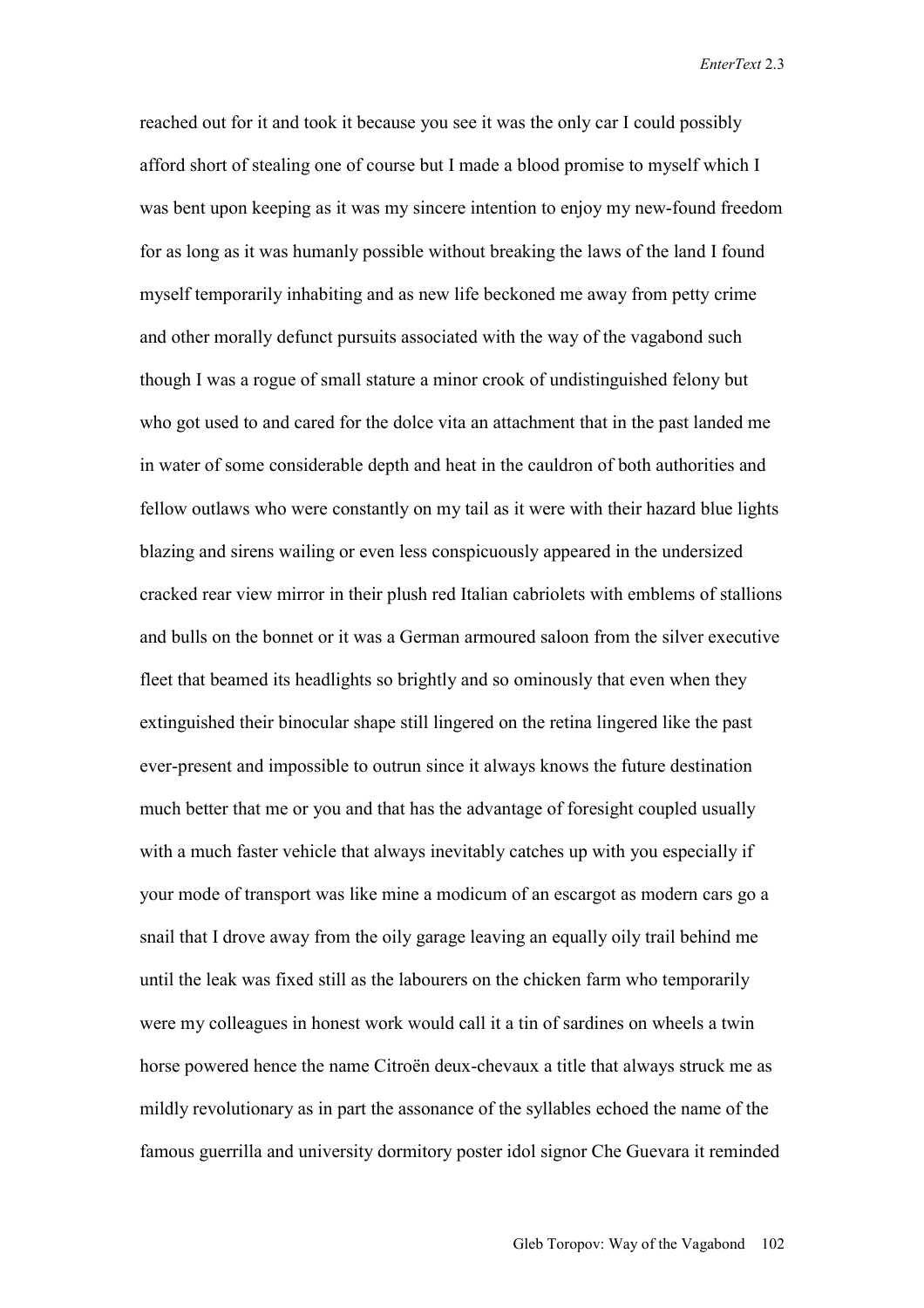me of him particularly in the che and va aspect of the sounds the mouth makes and indeed in part because the vehicle proved itself to be a hardy little trooper having gathered some considerable mileage under its cam-belt so much so that it even deserved a red star to be engraved on its car-berretta still off we went requiring little more than sleep gasoline and a loaf of bread for sustenance off to the south of France incidentally and more specifically to Marseilles where I believed lay my destiny and my future riches but before they could be rightfully attained there lay a long road ahead of us a path unpredictable at the best of times and down right treacherous at the worst of times with its many ups and downs twists and turns mountain serpentines and low humpback bridges that had to be negotiated armed with only my vehicle and its spare tyre the clothes on my back and a good dose of charm which people frequently said I inherited from my parents along with my blue eyes and fair skin that burnt even when exposed to fluorescent bulbs and to complete the package the blond hair which from stories told was my mother's trait and which lasted only as long as the patent baldness would allow which I can only presume came from the chlorine filled murky deep end of my father's gene pool whom as you might have already guessed I never knew nonetheless his half of the double barrelled name was also in my possession but which I had no idea of how to employ despite it being a name of some distinction and lineage originating somewhere in the region of Liechtenstein and designated to a count a marquis an earl a duke or a baron or some other peer of the land which probably no longer existed but alas the title and the instruction manual that came with it was like the land long lost and forgotten and unfortunately was printed in a foreign language which naturally I assumed was French as was my estranged Maman the object of this story's quest and my current pursuit and inspiration it is for her or rather for my mental image of her that I endured the seat accommodating me which was not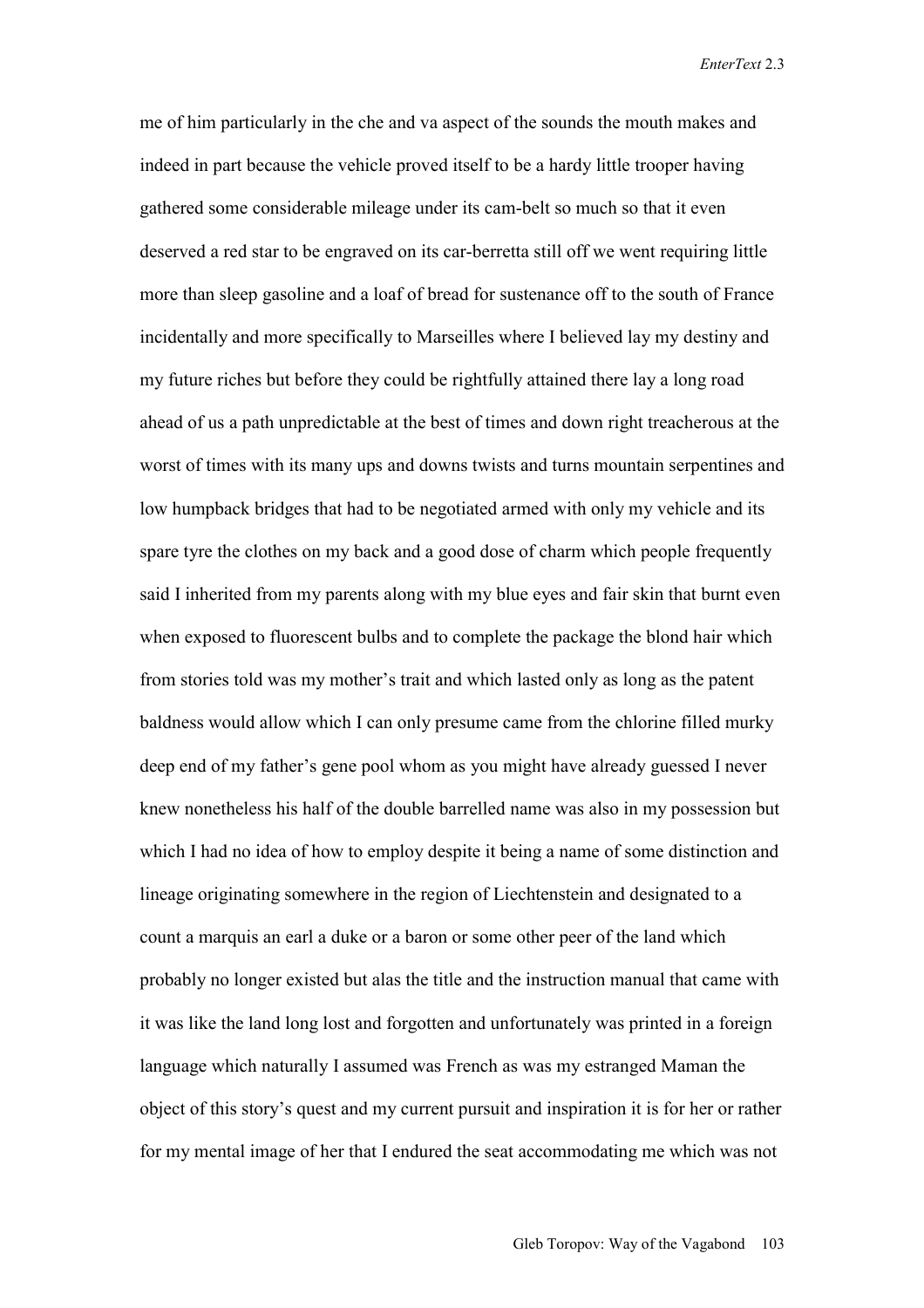terribly uncomfortable though it was rather hard and lumpy and particularly made its presence felt during the longer parts of the journey or those parts which required us to traverse some rough ground usually as a tactical detour or an exercise in avoidance but it was raised high enough to allow me a good vantage point and an adequate reach of all the controls and pedals beneath my well trodden moccasins but for the depressing of pedals as I found out in time was very little use since the brakes barely broke which in itself would traditionally pose a distinct problem but for the lack of speed the machine could amount hardly warranted them at all and consequently the gas pedal was nearly as useless to press and it was much more economical on the feet knees and ankles to simply balance a brick atop of it and as it depressed the tight whining mechanism to the full virtually a whole score of minutes would trickle past before we could achieve the limiting speed of the contraption topping out at a rattling sixty miles an hour and there the needle would stay surprisingly unwavering on a smooth fast road while I could safely turn towards the tattered back seat that has never been witness to any 'action' except for me playing solitaire neatly laid out in nudey cards upon the torn grey upholstery and there my favourite the queen of spades would wink to me dark and sultry true to her suit and nature the pubic hair on her mond de Venus shaved neatly into the shape of the spade she never failed to bring an ecstatic smile to my face ever since I acquired her and the rest of the accompanying harem in a trade with a fellow inmate a man with skin that was more blue than pink because of obscene blurry tattoos stretched with prison food and dumb lifting but who despite the amassed musculature had a sincere weakness that only cigarettes could avail and so we traded a pack for a pack since I was never partial to inhaling smoke and had a much greater craving for the taste the feel the sound the smell and the sight of the opposite sex a yearning which began to express itself in the present by pressing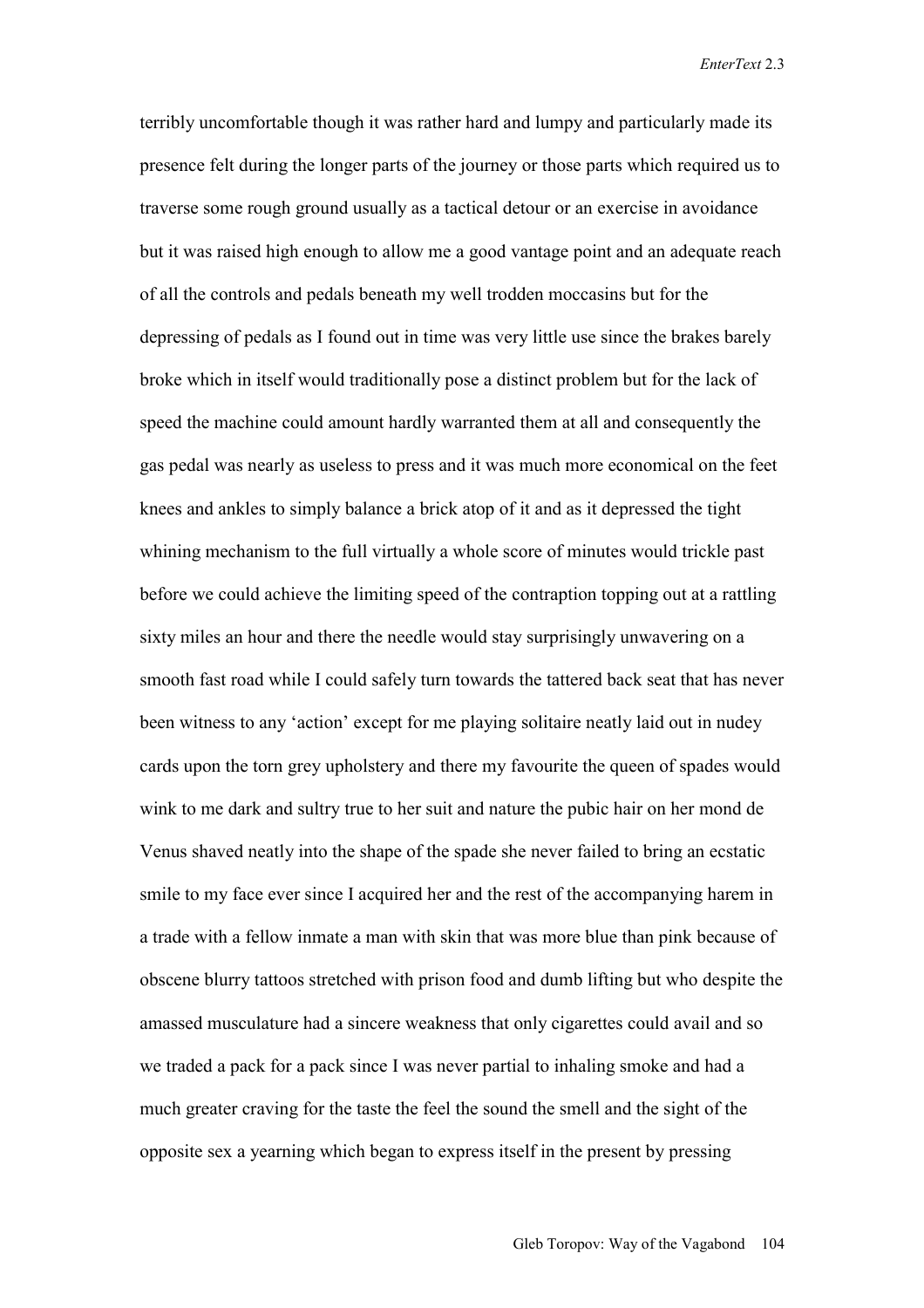against the inside of my tight prison denims and so I became uncomfortable shifting in the relatively hard and lumpy seat but the feeling soon subsided as I stopped playing solitaire and concentrated on the road extending in front of me instead which as it diminished with perspective towards the horizon employing what I believe is called foreshortening a Renaissance discovery which allowed the masters to render the world we live in as a close approximation to the way we see it but I wondered as we passed a bill board advertisement what those great men artists of the past would make of the illusion of the real employed in everything we see even upon the deck of cards behind me and this poster with a woman slurping thirstily from a bottle how real would the picture seem to them yet how vulgar it is in reality and how it diminishes their achievements and the bottle is almost empty but half of it evidently poured over the model's lips and trickling down her chin and it reminded me of the waning petrol gauge and soon this empty feeling of vacuous and shallow times we live in started to be accompanied by an ebbing but not entirely unpleasant sensation of the stomach as if my tank was also close to being empty still I persisted on the way trying to put both the hunger for women spurred on once again by the poster and the lust for food out of my mind and transcend the carnal urges in some meditation picturing my thoughts as clouds floating by the sun of enlightenment shining through the gaps until every last one of them disappears leaving a clear blue conscience and beams of eternal wisdom but I quickly became bored and disillusioned and abstract contemplation again started to invade the empty spaces in my life until the landscape was covered by a dense layer of grey worrying cumulus with its uneven moist surface not unlike that of a brain inside a jar and it strikes me that disembodiment of this sort is the only place where meditation can work since what palpable good can it bring anyway if like myself you are not content by being simply poor and happy or you are not satisfied with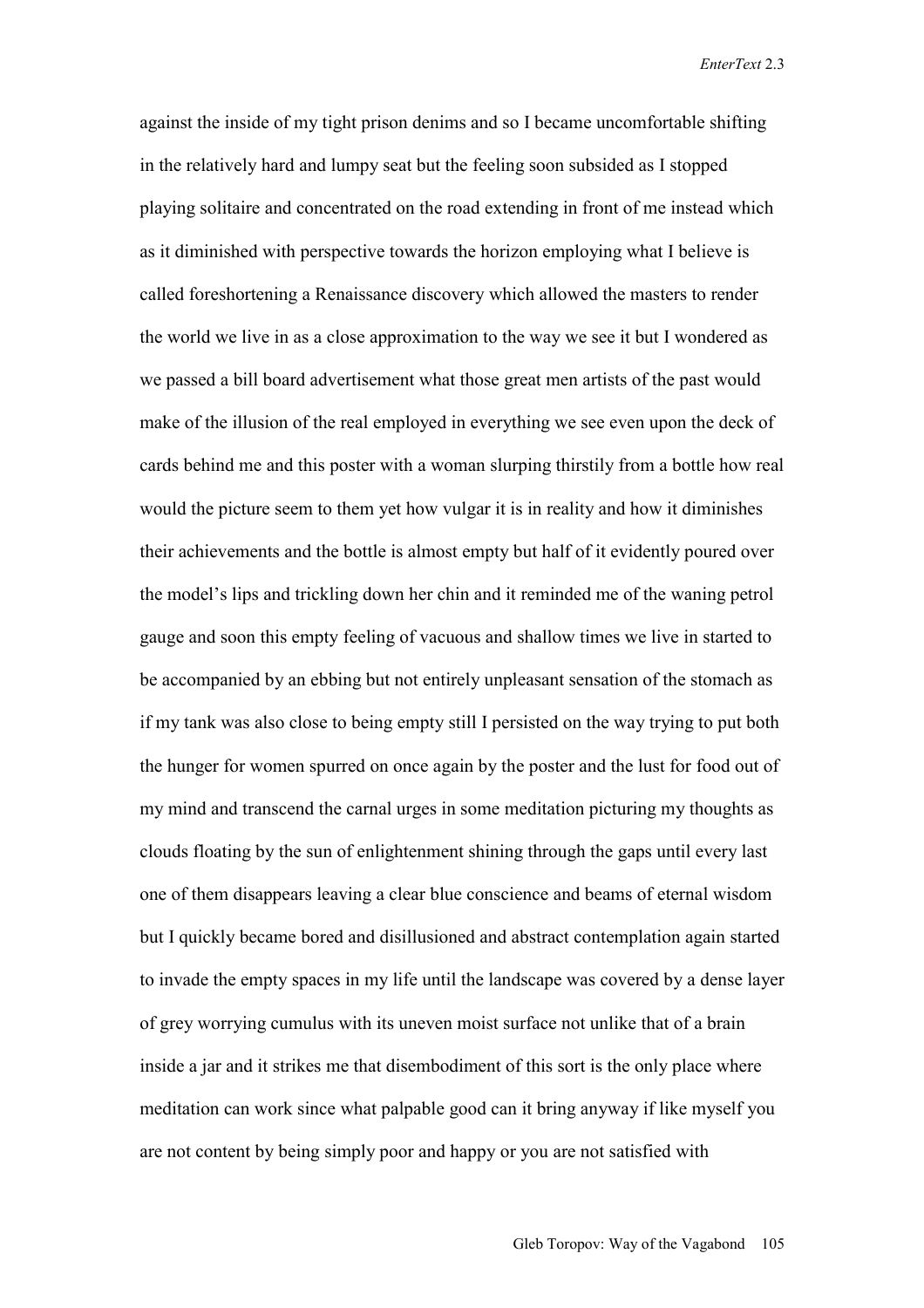abstinence from sex or meat or even violence and ask the question why there is no such person on the face of this earth unless he is a fool and I will answer that it is in part because my civilisation wouldn't allow me to attain nirvana as it lives off me and my body as much as I the so-called parasite subsist on it and its commerce and when it finds that I have no money it banishes me from within its city walls like Plato banishing his poets and his artists and so I live on the fringes biting at the heels of those that come too close to the edge and still find that I have no money and was scheduled to complete another forty miles until dark today when the funny little headlights that look like the eyes of a frightened frog or some other small road-kill crittur in my path wouldn't function and blind to the way ahead we would be forced to halt the journey and settle in a village or a town for the night yet there was still time the outdated map with damp holes in it showed that it was mainly downhill from now on and so gravity was to take care for the most part of the impetus taking the burden of the internal combustion and allowing us to be on target and reach the designated destination a good thing for once there I could rest eat whatever God sends and be on my way again in this pile of miserable junk that I gradually became quite fond of and at the first sight of light and without as much as a tomato and a hunk of dry bread for breakfast and it will sputter and reverberate at the turn of the key much like myself clearing the hoarse throat after waking up the ignition one more thing in an encyclopedia of things that could go wrong and if possible always did but we persevered and there is no point blaming the camel for having humps as someone used to say whose name escapes me but it was surely one of those streetwise men talking of their wife or possibly critically of themselves but who certainly had no formal education but nonetheless could conjure up images of profound beauty and their sincerity and honesty gave them a quality of authenticity which even the best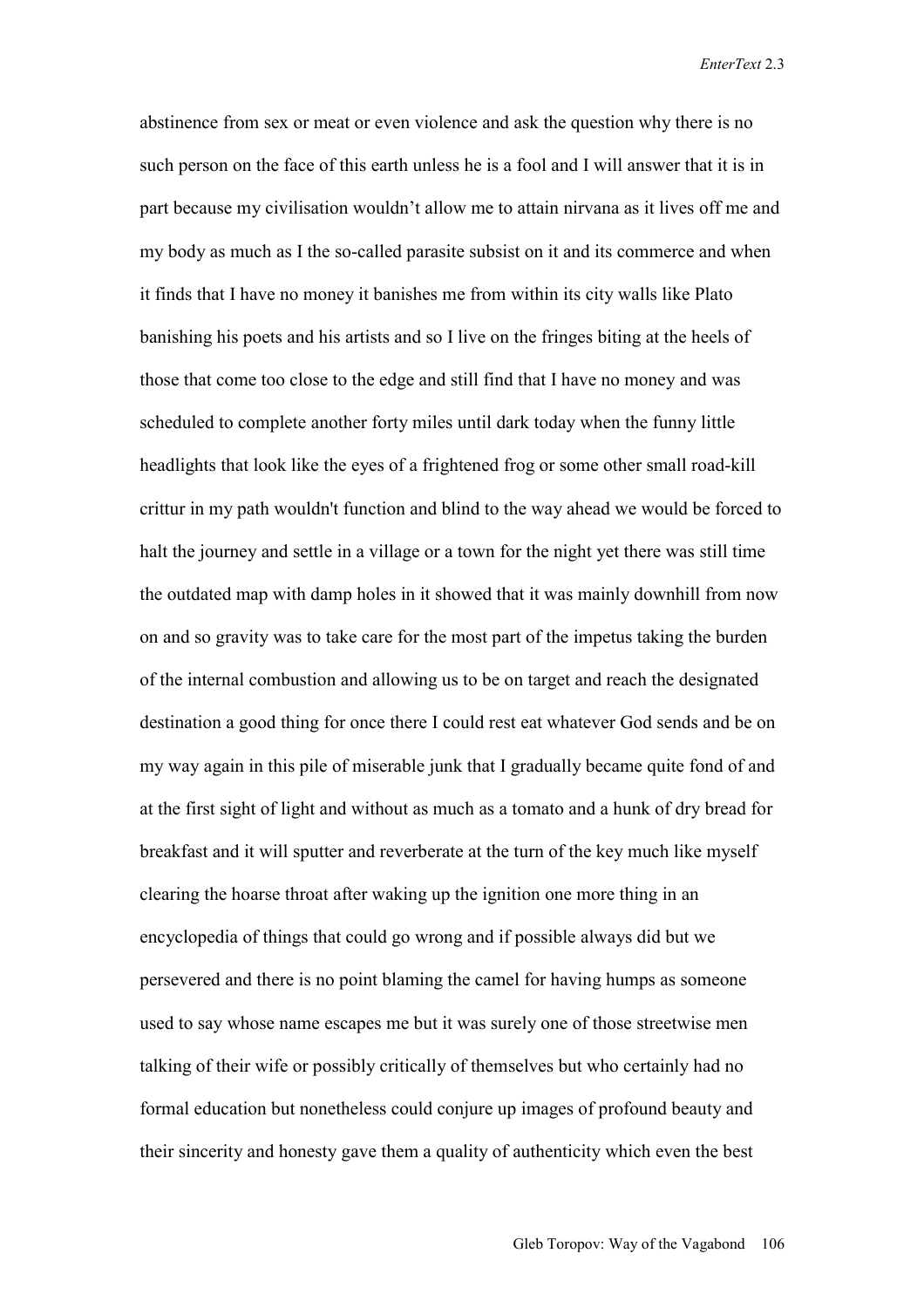hacks of Hollywood cannot fake so there I was rattling along with those curious little windows flapping open now and again like a headless chicklet's defunct wings in the onrushing breeze and it was getting darker and the wind colder and the motorway tarmac blacker under the tireless tyres and the cat's eyes blinked at me and blinked at me and blinked at me so that gradually hypnotised by their stubborn gaze we swerved a little too harshly into the next lane and it was only the prolonged hoot of a rather inarticulate lorry that brought us momentarily back to the present and into the right lane with some screeching rubber beneath and as the trucker passed brandishing a moist middle finger fat folds of skin flowing over a twelve carat gold ring and holding it aloft in the air as if to test the direction of the wind but only catching the bugs and insects on the windshield of his unkempt dirty nail he departed leaving only the cliché glint of chrome women on the mud-flaps behind and the red trails of light hanging in the polluted air long after they should have disappeared and yet they hung and the cat's eyes blinked again and hung there too bloodshot and tired on the retina and when I blinked back at them we plunged into an abyss so dark that only the fear of it would catapult the eyelids back and staring wild like pyromaniacs do at a burning barn listening to the screams of cattle inside but it was yet another car into the path of which we strayed and it mooed at us and this time there was no finger accompanying it but a scream of invective meaning much the same insulting thing but the Doppler effect took care off it so it was just a blimp in the distance much like the red-shift of break-lights curiouser and curiouser I thought to myself noticing again the line of kittens in the middle of the road and their shining little pupils began to merge and dissolve so I had to rub away the mist with the sleeve of my shirt or my eyes or the window or theirs I don't remember but they became a little clearer and lucidly they smiled at me and it put me at ease but I remembered that there's a great many twists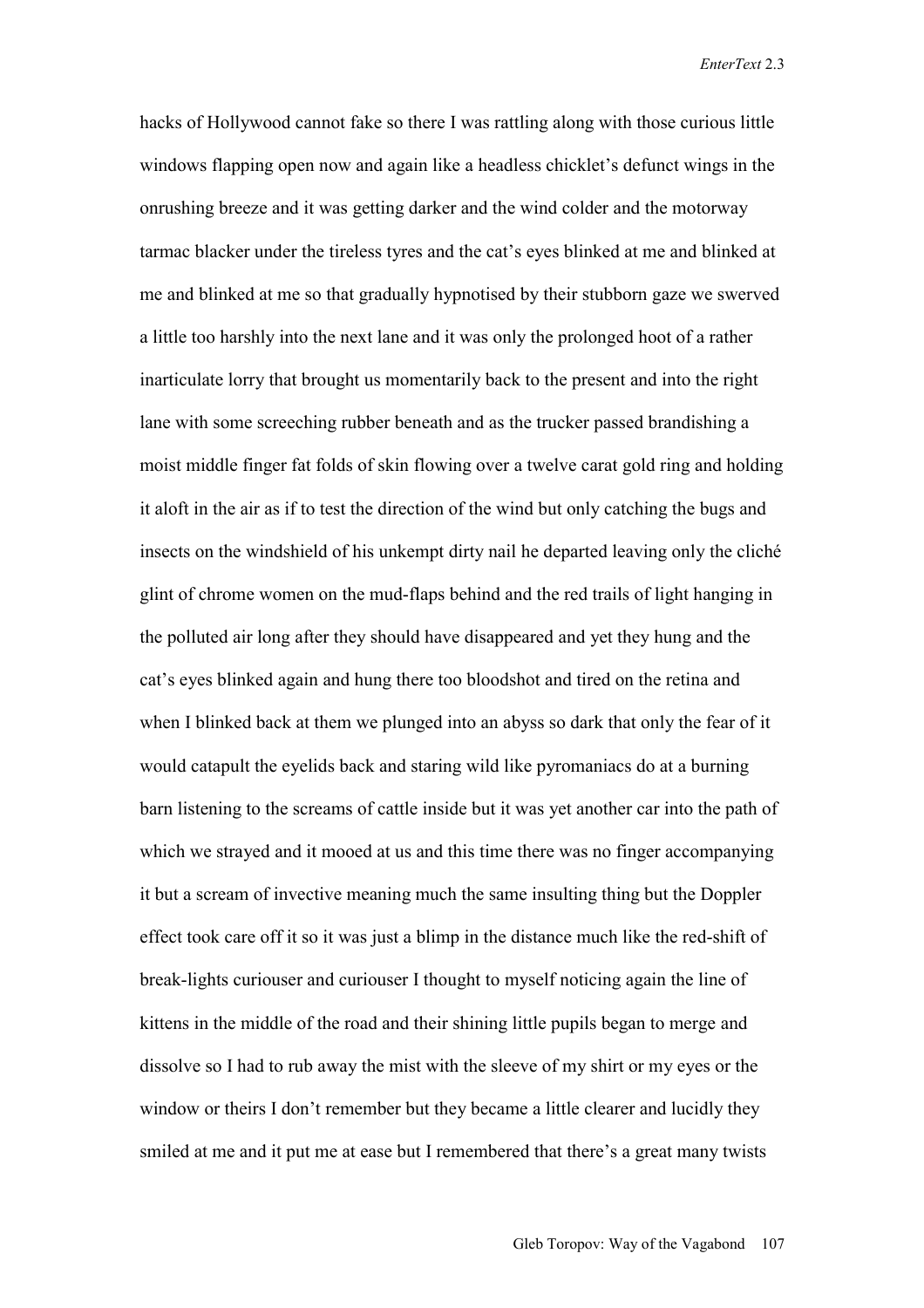in the road according to the old map and that the road ought to be treated with a little more respect and so I followed the cat's eyes a touch timidly so the wheels went bump bump bump over their profile and that I thought would keep me awake a little longer so far so good I thought but would you tell me please which way I ought to go from here and the cat's eyes raised a brow and said that depends a good deal on where it is you want to get to I don't much care where anymore I said then it doesn't matter which way you go answered the cat's eyes and I added as an explanation so long as I get somewhere and they blinked or rather winked at me as if to say oh you're sure to do that if you only drive long enough I wouldn't argue with that but I was interested in what sort of people live about here and a huge luminous sign appeared and it pointed to the right and the village of Maupossene was written upon it and then another sign came out of the dark and this one was identical to the first but pointed to the left and said village of Bronier and the cat's eyes could see the confusion and the indecision that I had and the worries whether I'd have enough gas to reach either one of these destinations and that's the least of them but they said go any way you like they are both mad there French village asylums is the last place I wanted to visit but they intervened again saying we're all mad here I'm mad and you're mad and they were right of course so that my fears were immediately abated and I veered into the right lane ready for the exit in a kilometre and a half I indicated early tick tick tick it went orange light flashing how do they know that I'm insane I thought and the kittens grinned as if to laugh at me and it struck me that if I am bothered by cat's eyes on the road mocking me than I very well must be as mad as a Hatter so I continued and for a while there was silence and the eyes vanished the car floating on freshly laid asphalt feet devoid of the vibrations falling asleep then again they come back with a smile saying three quarters of a kilometre to go and quickly vanishing again into silence I